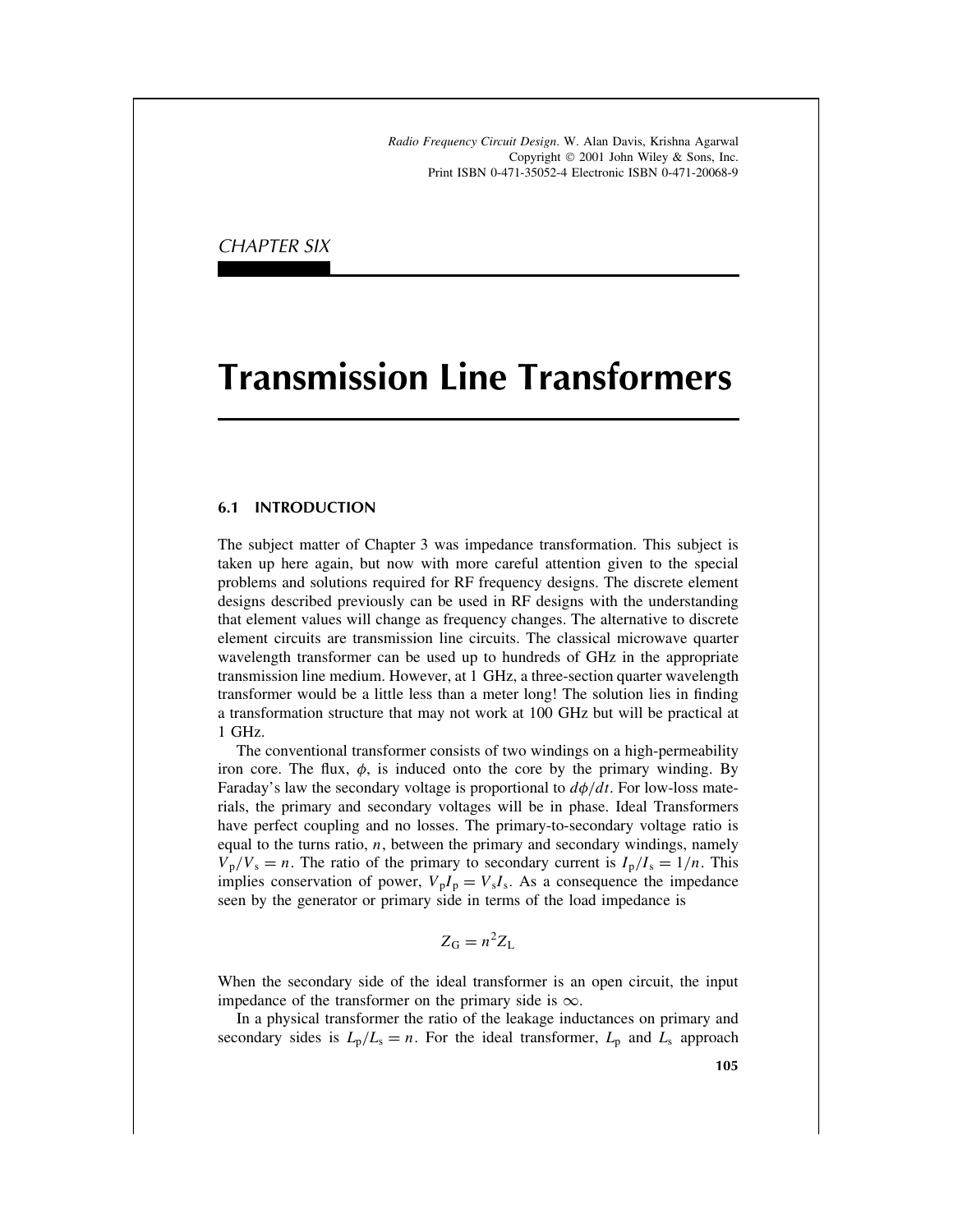$\infty$ , but their ratio remains finite at  $L_p/L_s = n$ . The physical transformer has an associated mutual inductance,  $M = k\sqrt{L_pL_s}$ , where k is the coupling coefficient. The leakage inductance together with the interwire capacitances limits the highfrequency response. The transmission line transformer avoids these frequency limitations.

## **6.2 IDEAL TRANSMISSION LINE TRANSFORMERS**

It was found earlier, in Chapter 2, that inductive coils always come with stray capacitance. It was this capacitance that restricted the frequency range for a standard coupled coil transformer. The transmission line transformer can be thought of as simply tipping the coupled coil transformer on its side. The coil inductance and stray capacitance now form the components for an artificial transmission line whose characteristic impedance is

$$
Z_0 = \sqrt{\frac{L}{C}}\tag{6.1}
$$

The transmission line can be used, in principle, up to very high frequencies, and in effect it reduces the deleterious effects of the parasitic capacitance. The transmission line transformer can be made from a variety of forms of transmission lines such as a two parallel lines, a twisted pair of lines, a coaxial cable, or a pair of wires on a ferrite core. The transmission line transformer can be defined as having the following characteristics:

- 1. The transmission line transformer is made up of interconnected lines whose characteristic impedance is a function of such mechanical things as wire diameter, wire spacing, and insulation dielectric constant.
- 2. The transmission lines are designed to suppress even mode currents and allow only odd-mode currents to flow (Fig. 6.1).
- 3. The transmission lines carry their own "ground," so transmission lines relative to true ground are unintentional.
- 4. All transmission lines are of equal length and typically  $\langle \lambda/8. \rangle$
- 5. The transmission lines are connected at their ends only.
- 6. Two different transmission lines are not coupled together by either capacitance or inductance.



**FIGURE 6.1** A two-wire transmission line showing the odd- and even-mode currents.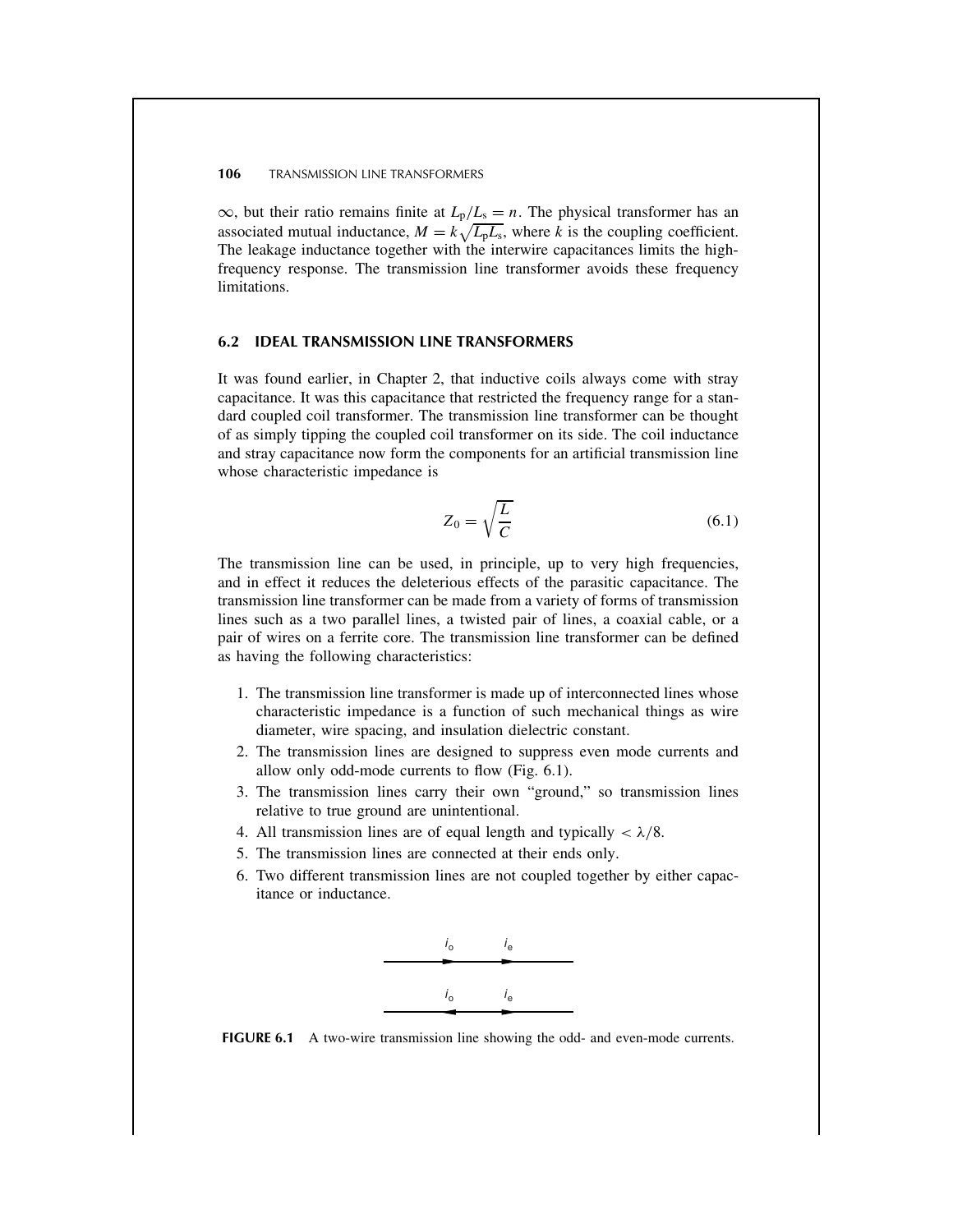7. For a short transmission line, the voltage difference between the terminals at the input port is the same as the voltage difference at the output port.

Some explanation of these points is needed to clarify the characteristics of the transmission line transformer. In property 2, for a standard transmission line the current going to the right must be equal to the current going to the left in order to preserve current continuity (Fig. 6.1). Since only odd-mode currents are allowed, the external magnetic fields are negligible. The net current driving the magnetic field outside of the transmission line is low. The third point is implied by the second. The transmission line is isolated from other lines as well as the ground. The equality of the odd mode currents in the two lines of the transmission line as well as the equivalence of the voltages across each end of the transmission line is dependent on the transmission line being electrically short in length. The analysis of transmission line transformers will be based on the given assumptions above.

As an example consider the transmission line transformer consisting of one transmission line with two conductors connected as shown in Fig. 6.2. The transformation ratio will be found for this connection. Assume first that  $v_1$  is the voltage across  $R_G$  and  $i_1$  is the current leaving the generator resistance:

- 1.  $i_1$  is the current through the upper conductor of the transmission line.
- 2. The odd-mode current  $i_1$  flows in the opposite direction in the lower conductor of the transmission line.
- 3. The sum of the two transmission line currents at the output node is  $2i_1$ .
- 4. The voltage at the output node is assumed to be  $v_0$ . Consequently the voltage at left side of the lower conductor in the transmission line is  $v_0$ above ground.
- 5. On the left-hand side, the voltage difference between the two conductors is  $v_1 - v_0$ .



**FIGURE 6.2** Analysis steps for a transmission line transformer.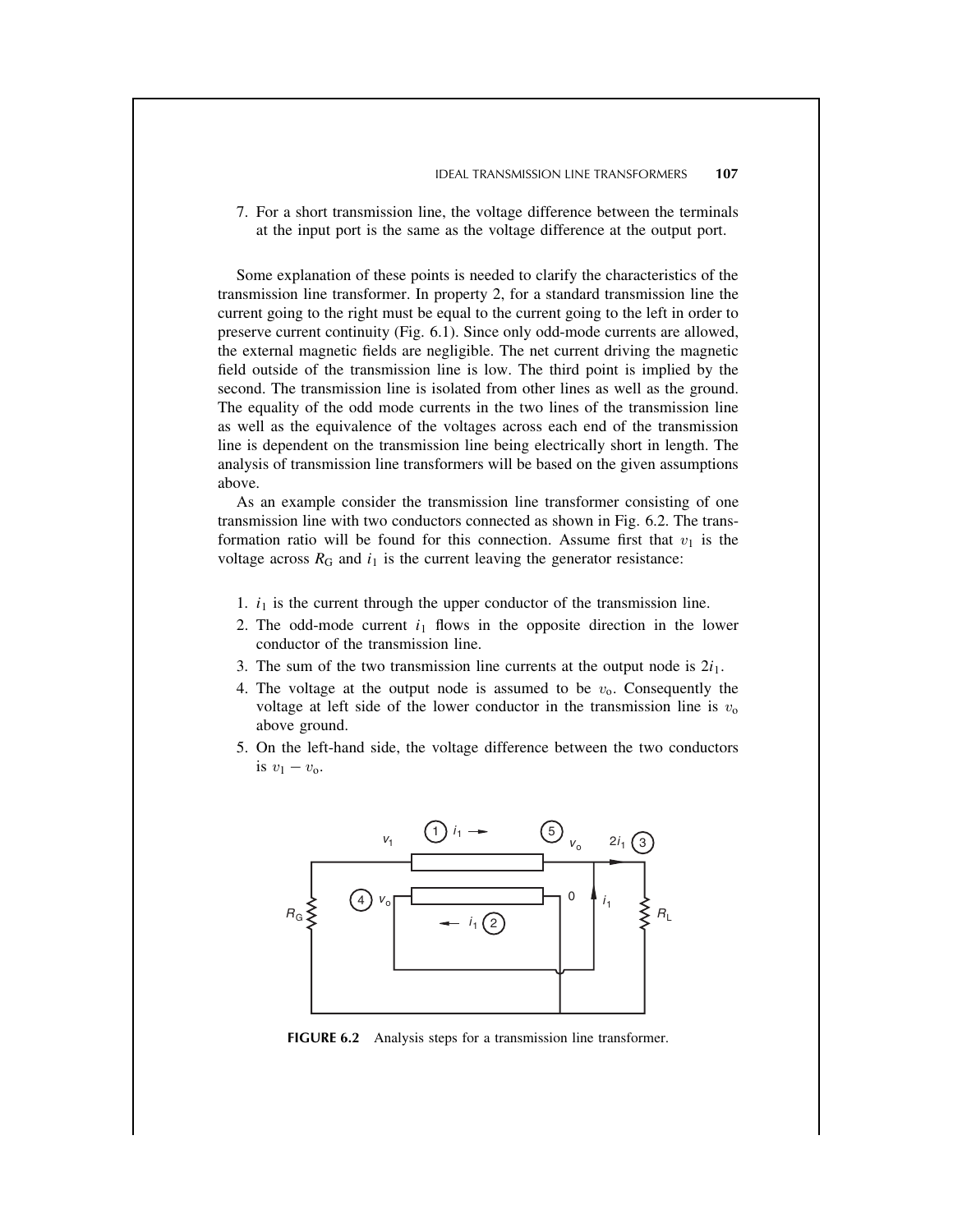This is the same voltage difference on the right hand side. Consequently,

$$
v_0 - 0 = v_1 - v_0
$$

$$
v_0 = \frac{v_1}{2}
$$

If  $R_G = v_1/i_1$ , then

$$
R_{\rm L} = \frac{v_{\rm o}}{2i_1} = \frac{v_1/2}{2i_1} = \frac{R_{\rm G}}{4} \tag{6.2}
$$

This 4 : 1 circuit steps down the impedance level by a factor of 4.

A physical connection for this transformer is shown in Fig. 6.3 where the transmission line is represented as a pair of lines. In this diagram the nodes in the physical representation are matched to the corresponding nodes of the formal representation. The transmission line is bent around to make the  $B-C$  distance a short length. The transmission line, shown here as a two-wire line, can take a variety of forms such as coupled line around a ferromagnetic core, flexible microstrip line, or coaxial line. If the transformer is rotated about a vertical axis at the center, the circuit shown in Fig. 6.4 results. Obviously this results in a 1 : 4 transformer where  $R_L = 4R_G$ . Similar analysis to that given above verifies this result. In addition multiple two-wire transmission line transformers may be tied together to achieve a variety of different transformation ratios. An example of three sections connected together is shown in Fig. 6.5. In this circuit the current from the generator splits into four currents going into the transmission lines. Because of the equivalence of the odd-mode currents in each line, these four currents are all equal. The voltages on the load side of each line pair build up from ground to 4  $\times$  the input voltage. As a result, for match to occur,  $R_L$  =  $16R_G$ .

The voltages and currents for a transmission line transformer (TLT) having a wide variety of different interconnections and numbers of transmission lines can



**FIGURE 6.3** A physical two-wire transmission line transformer and the equivalent formal representation.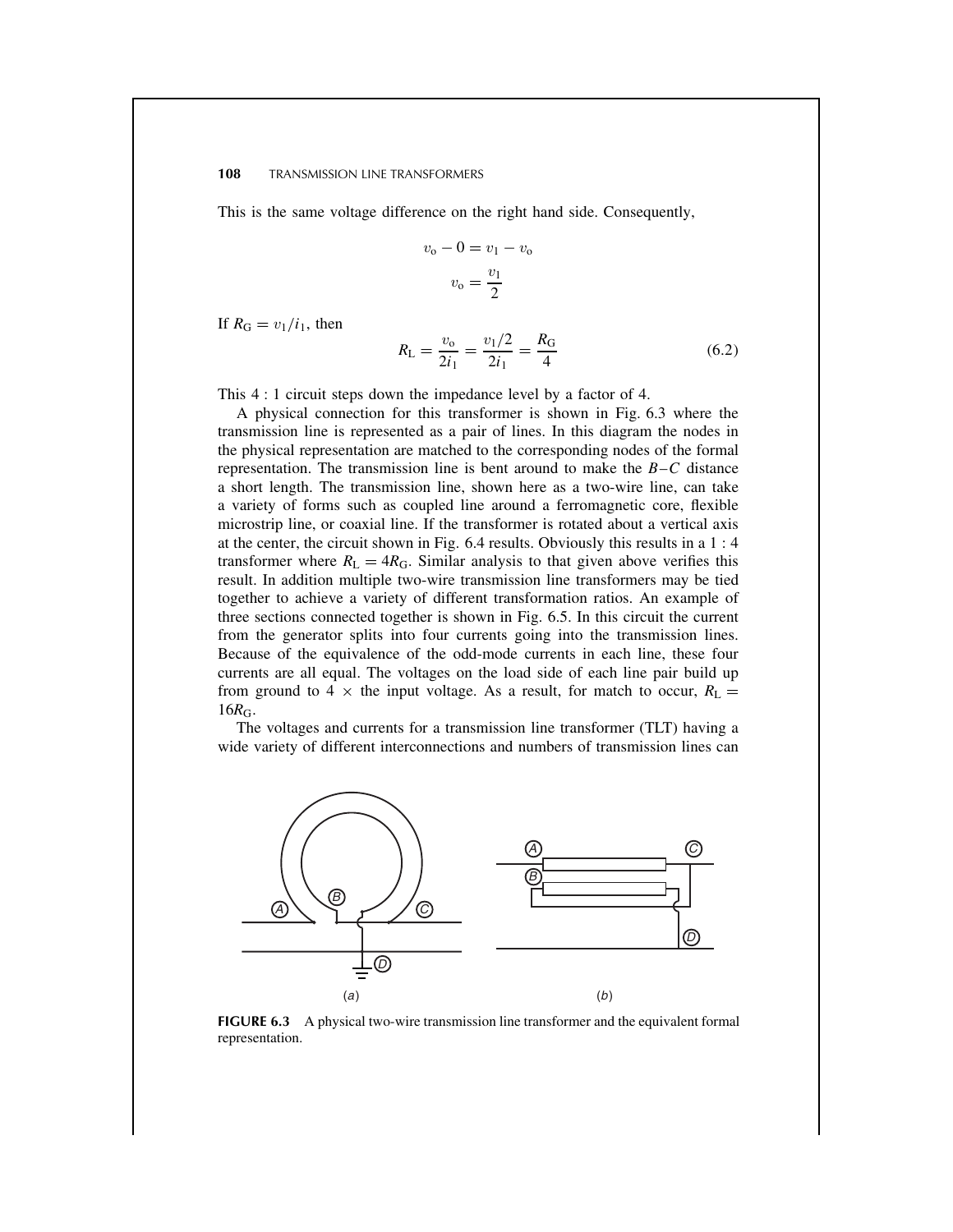

**FIGURE 6.4** An alternate transmission line transformer connection.



**FIGURE 6.5** A 16 : 1 transmission line transformer.



**FIGURE 6.6** Symbol for general transmission line transformer.

be represented by the simple diagram in Fig.  $6.6$  where  $x$  and  $y$  are integers. The impedance ratios,  $R_G = (x/y)^2 R_L$ , range from (1 : 1) for a one-transmission line circuit to  $(1:25)$  for a four-transmission line circuit with a total of 16 different transformation ratios [1]. A variety of transmission line transformer circuits are found in [1] and [2].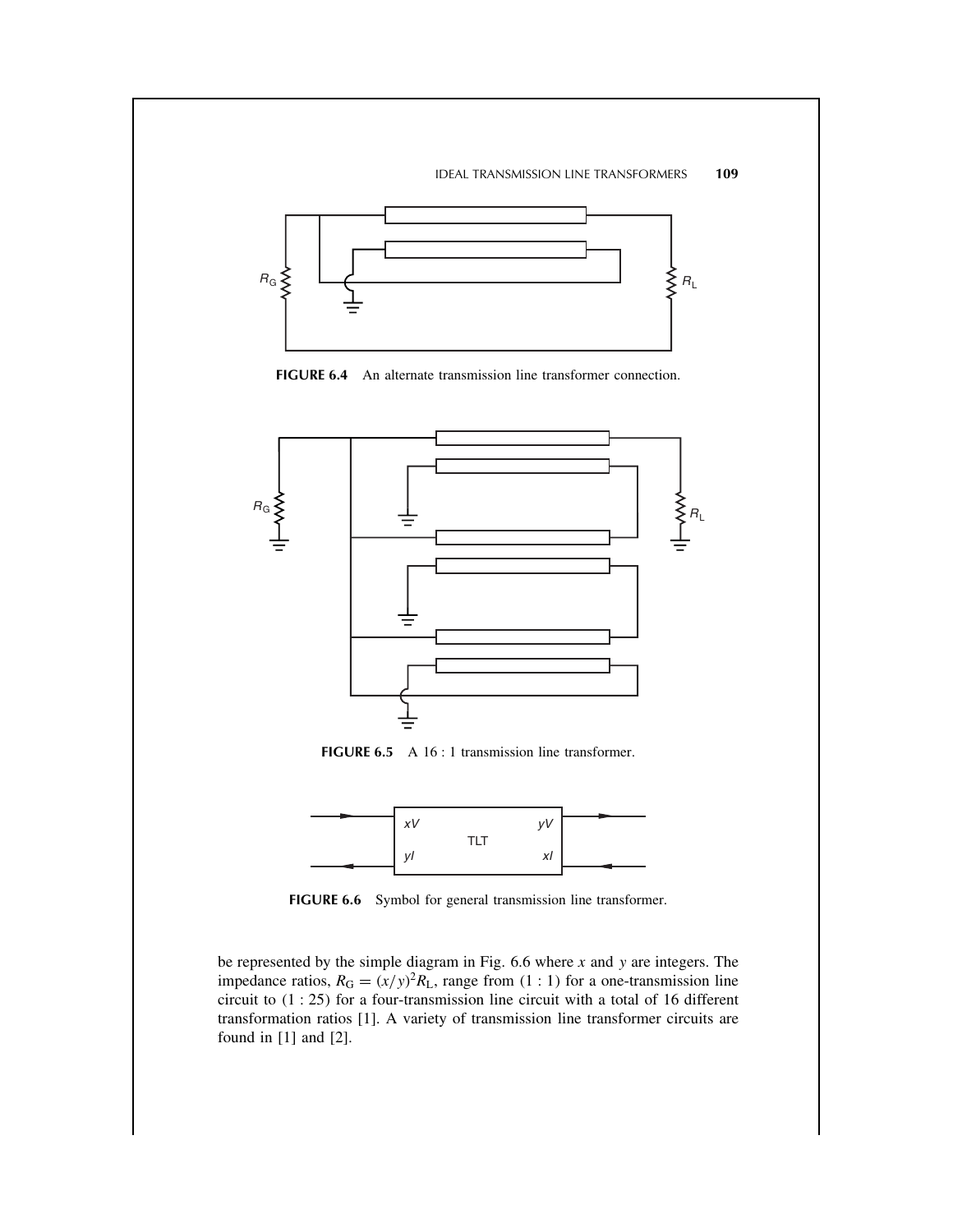## **6.3 TRANSMISSION LINE TRANSFORMER SYNTHESIS**

All the transmission lines in the transmission line transformer shown in Fig. 6.5 have their left-hand sides near the generator connected in parallel and all their right-hand sides near the load connected in series. In this particular circuit there are three transmission lines, and analysis shows that  $V_{in}$ :  $V_{out} = 1 : 4$ , and  $R_G$ :  $R_{\rm L} = 1$ : 16. The number of transmission lines, m, is the order of the transformer, so that when all the transmission lines on the generator side are connected in shunt and on the load side in series, the voltage ratio is  $V_{in}$ :  $V_{out} = 1$ :  $(m + 1)$ . Synthesis of impedance transformations of  $1:4, 1:9, 1:16, 1:25$ , and so on, are all obvious extensions of the transformer shown in Fig. 6.5. The allowed voltage ratios, which upon being squared, gives the impedance ratios as shown in Table 6.1. To obtain a voltage ratio that is not of the form  $1 : (m + 1)$ , there is a simple synthesis technique [3]. The voltage ratio is  $V_{\text{in}}$  :  $V_{\text{out}} = H : L$ , where H is the high value and L the low value. This ratio is decomposed into an  $V_{\text{in}}$ :  $V_{\text{out}} = H - L : L$ . If now  $H - L < L$ , this procedure is repeated where  $H' = L$ and  $L' = H - L$ . This ratio is now  $V_{\text{out}}$ :  $V_{\text{in}}$ , which in turn can be decomposed into  $H' - L'$ : L'. These steps are repeated until a 1 : 1 ratio is achieved, all along keeping track which ratio that is being done,  $V_{in}$ :  $V_{out}$  or  $V_{out}$ :  $V_{in}$ .

An example given in [3] illustrates the procedure. If an impedance ratio of  $R_G$ :  $R_L = 9$ : 25 is desired, the corresponding voltage ratio is  $V_{in}$ :  $V_{out} = 3$ : 5

> Step 1  $H : L = V_{\text{out}} : V_{\text{in}} = 5 : 3 \rightarrow (5 - 3) : 3 = 2 : 3$ Step 2  $H : L = V_{\text{in}} : V_{\text{out}} = 3 : 2 \rightarrow (3 - 2) : 2 = 1 : 2$ Step 3  $H : L = V_{out} : V_{in} = 2 : 1 \rightarrow (2 - 1) : 1 = 1 : 1$

Now working backward from step 3, a  $V_{\text{in}}$ :  $V_{\text{out}} = 1$  : 2 transmission line transformer is made by connecting two transmission lines in shunt on the input side and series connection on the output side (Fig. 6.7a). From step 2, the  $V_{\text{out}}$  is already 2, so another transmission line is attached to the first pair in shunt on the output side and series on the input side (Fig. 6.7b). Finally from step 1,  $V_{in} = 3$ 

| Number of Lines | 1   | 2   | 3   |     |
|-----------------|-----|-----|-----|-----|
|                 | 1:1 | 2:3 | 3:4 | 4:5 |
|                 | 1:2 | 1:2 | 3:5 | 5:7 |
|                 |     | 1:3 | 2:5 | 5:8 |
|                 |     |     | 1:4 | 4:7 |
|                 |     |     |     | 3:7 |
|                 |     |     |     | 3:8 |
|                 |     |     |     | 2:7 |
|                 |     |     |     | 1:5 |

**TABLE 6.1 Voltage Ratios for Transmission Line Transformers**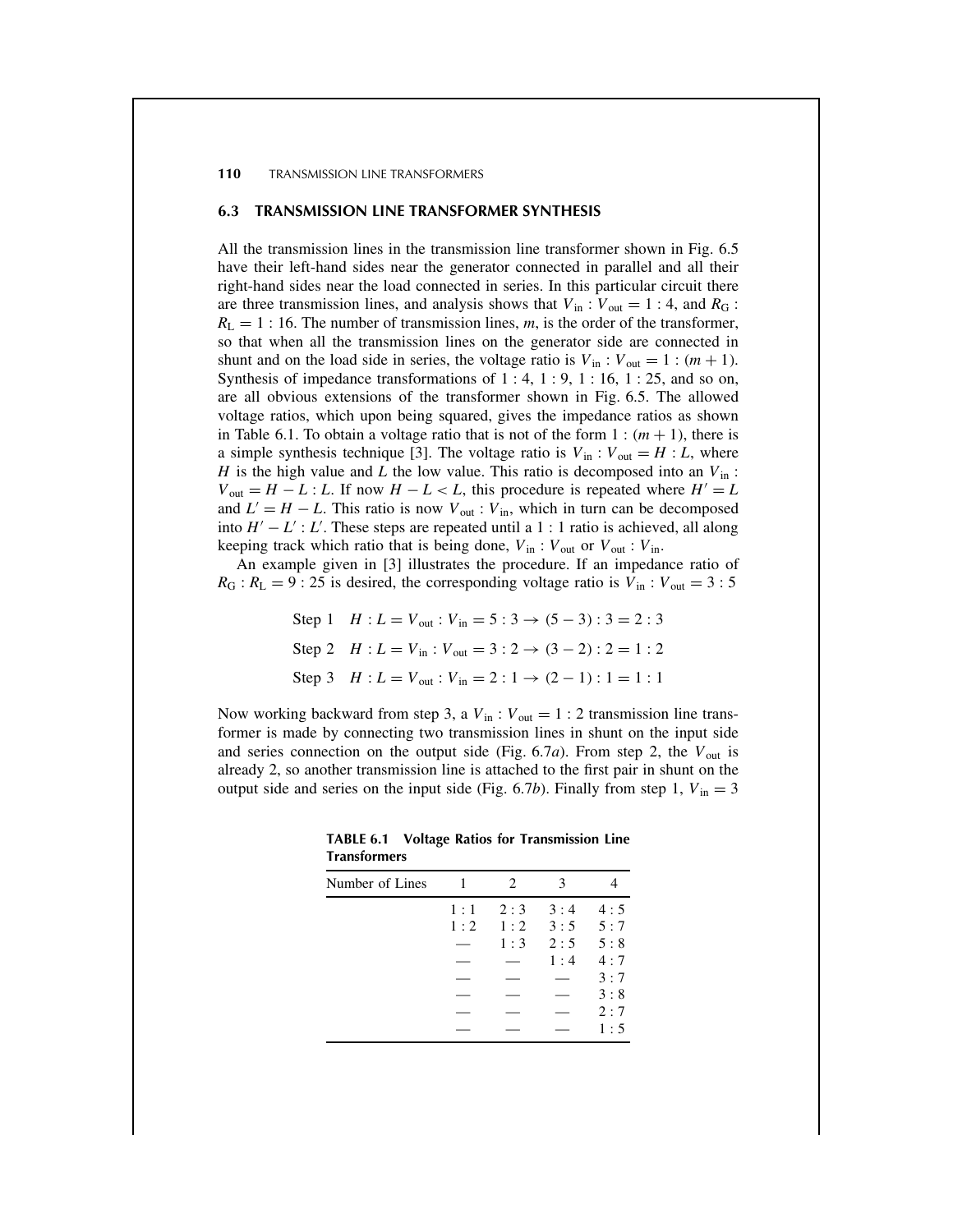## ELECTRICALLY LONG TRANSMISSION LINE TRANSFORMERS **111**



FIGURE 6.7 Step-by-step procedure for synthesis for a desired impedance ratio.

already, so the input is connected in shunt with the another added transmission line and the outputs connected in series (Fig. 6.7c). The final design has  $V_{\text{in}}$ :  $V_{\text{out}} = 3$ : 5 as desired.

## **6.4 ELECTRICALLY LONG TRANSMISSION LINE TRANSFORMERS**

One of the assumptions given in the previous section was that the electrical length of the transmission lines was short. Because of this the voltages and currents at each end of an individual line could be said to be equal. However, as the the line becomes electrically longer (or the frequency increases), this assumption ceases to be accurate. It is the point of this section to provide a means of determining the amount of error in this assumption. Individual design goals would dictate whether a full frequency domain analysis is needed.

As was pointed out in Chapter 4, the total voltage and current on a transmission line are each expressed as a combination of the forward and backward terms (Fig. 6.8). In this case let  $V_2$  and  $I_2$  represent the voltage and current at the load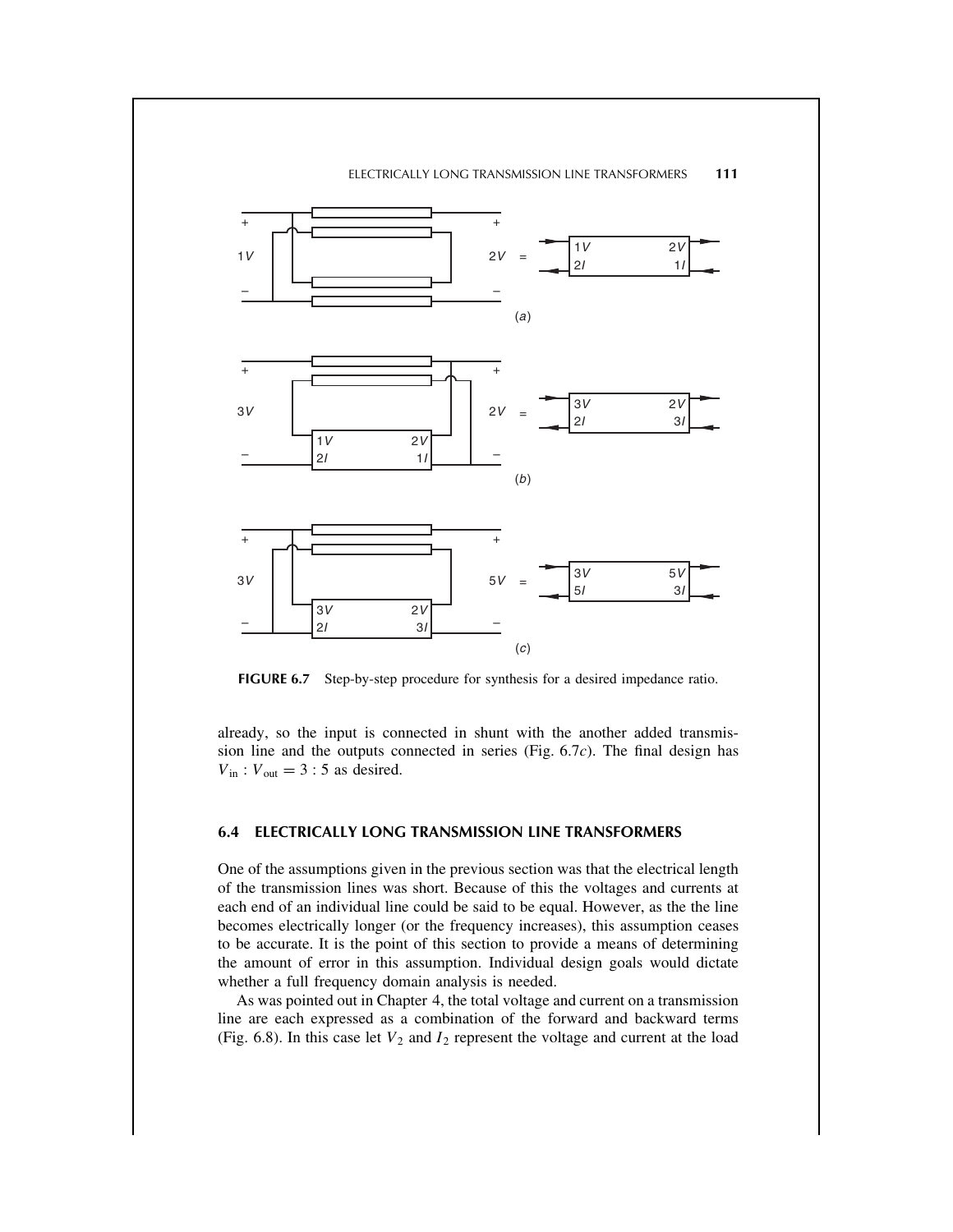

**FIGURE 6.8** An electrically long transmission line.

end, where  $V^+$  and  $V^-$  are the forward- and backward-traveling voltage waves:

$$
V_2 = V^+ + V^- \tag{6.2}
$$

$$
I_2 = \frac{V^+}{Z_0} - \frac{V^-}{Z_0} \tag{6.3}
$$

Assuming that the transmission line is lossless, the voltage and current waves at the input side, 1, are modified by the phase associated with the electrical length of the line:

$$
V_1 = V^+ e^{j\theta} + V^- e^{-j\theta}
$$
 (6.4)

$$
I_1 = \frac{V^+}{Z_0} e^{j\theta} - \frac{V^-}{Z_0} e^{-j\theta} \tag{6.5}
$$

The sign associated with the phase angle,  $+\theta$ , for  $V^+$  is used because the reference is at port 2 while a positive phase is associated with traveling from left to right. The Euler formula is used in converting the exponentials to sines and cosines. The voltage at the input,  $V_1$ , is found in terms of  $V_2$  and  $I_2$  with the help of Eqs. (6.2) and (6.3):

$$
V_1 = V_2 \cos \theta + jZ_0 I_2 \sin \theta \tag{6.6}
$$

Similarly  $I_1$  can be expressed in terms of the voltage and current at port 2:

$$
I_1 = I_2 \cos \theta + j \frac{V_2}{Z_0} \sin \theta \tag{6.7}
$$

The 1 : 4 transmission line transformer shown in Fig. 6.4 is now reconsidered in Fig. 6.9 to determine its frequency response. The generator voltage can be expressed in terms of the transmission line voltages and currents:

$$
V_{\rm g} = (I_1 + I_2)R_{\rm G} + V_1 \tag{6.8}
$$

The nontransmission line connections are electrically short. Therefore the output voltage across  $R_L$  is  $V_o = V_1 + V_2$ , and

$$
V_{\rm g} = (I_1 + I_2)R_{\rm G} + I_2R_{\rm L} - V_2 \tag{6.9}
$$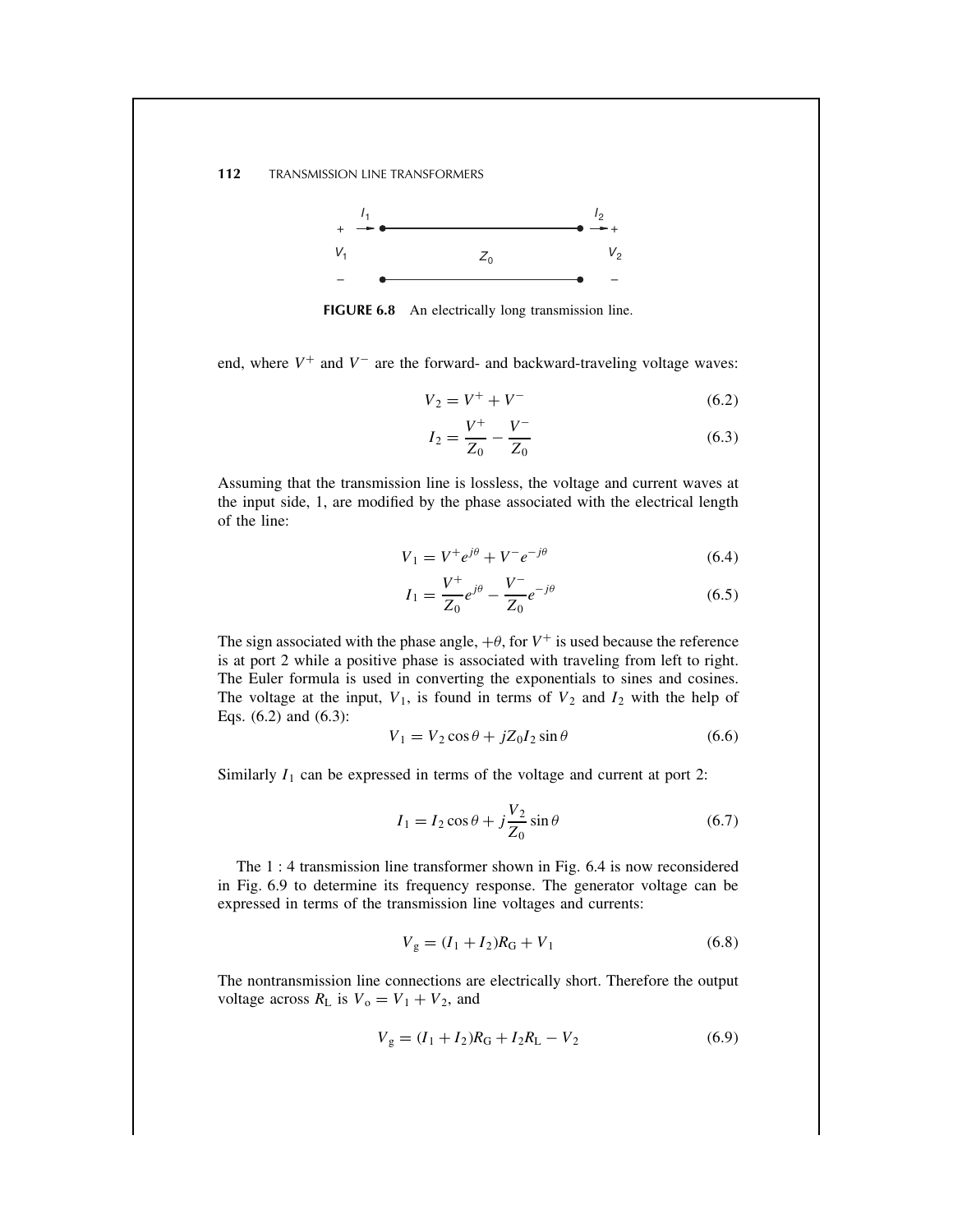## ELECTRICALLY LONG TRANSMISSION LINE TRANSFORMERS **113**



**FIGURE 6.9** An electrically long 1 : 4 transmission line transformer.

In Eqs. (6.9), (6.6), and (6.7),  $V_1$  is replaced by  $I_2R_L - V_2$  to give three equations in the three unknowns  $I_1$ ,  $I_2$ , and  $V_2$ :

$$
V_{\rm G} = I_1 R_{\rm G} + I_2 (R_{\rm G} + R_{\rm L}) - V_2 \tag{6.10}
$$

$$
0 = 0 + I_2(jZ_0 \sin \theta - R_L) + V_2(1 + \cos \theta)
$$
 (6.11)

$$
0 = -I_1 + I_2 \cos \theta + j \frac{V_2}{Z_0} \sin \theta
$$
 (6.12)

The determinate of these set of equations is

$$
\Delta = -2R_G(1 + \cos\theta) - R_L\cos\theta + j\sin\theta \left(\frac{-R_GR_L}{Z_0} - Z_0\right) \tag{6.13}
$$

and the current  $I_2$  is

$$
I_2 = \frac{-V_{\rm G}(1 + \cos \theta)}{\Delta} \tag{6.14}
$$

Consequently the power delivered to the load from the source voltage is

$$
P_{\rm o} = \frac{1}{2} |I_2|^2 R_{\rm L} = \frac{1}{2} \frac{|V_{\rm g}|^2 (1 + \cos \theta)^2 R_{\rm L}}{[2R_{\rm G}(1 + \cos \theta) + R_{\rm L} \cos \theta]^2 + [(R_{\rm G}R_{\rm L} + Z_0^2/Z_0^2)] \sin^2 \theta}
$$
(6.15)

Now the particular value of  $R_L$  that guarantees maximum power transfer into the load is found by maximizing Eq.  $(6.15)$ . Let  $D$  represent the denominator in Eq. (6.15):

$$
\frac{dP_{o}}{dR_{L}} = 0 = \frac{1}{2}|V_{G}|^{2}\frac{(1+\cos\theta)^{2}}{D}
$$

$$
\times \left\{1 - \frac{R_{L}}{D}\left[2[2R_{G}(1+\cos\theta) + R_{L}\cos\theta]\cos\theta + [\cdots]\sin^{2}\theta\right]\right\}
$$
(6.16)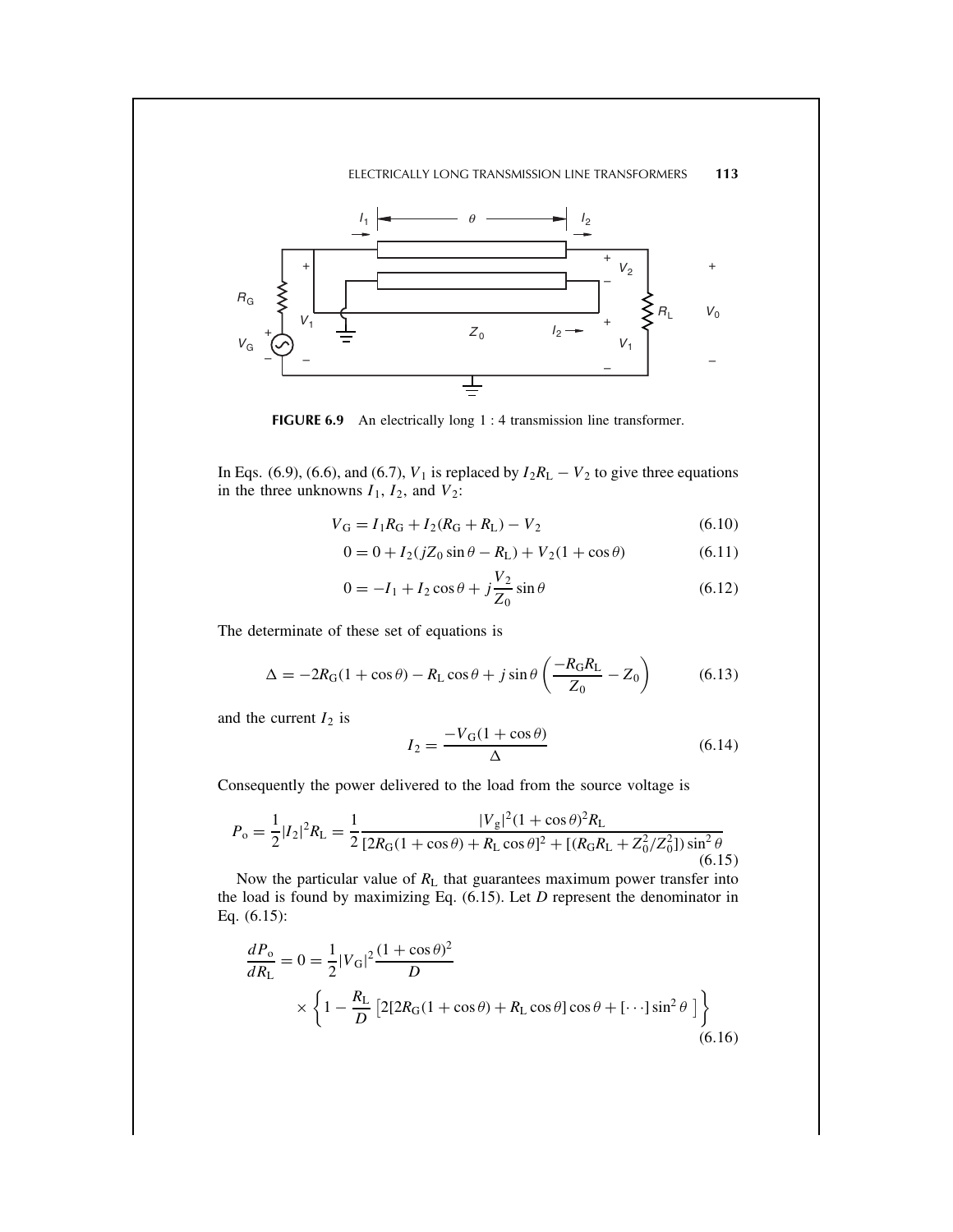In the low-frequency limit where  $\theta \to 0$ ,  $R_L = 4R_G$ . The optimum characteristic impedance is found by maximization  $P_0$  with respect to  $Z_0$ , while this time keeping the line length  $\neq$  0. The result is not surprising, as it is the geometric mean between the generator and load resistance:

$$
Z_0 = 2R_G \tag{6.17}
$$

The output power then when  $Z_0 = 2R_G$  and  $R_L = 4R_G$  is

$$
P_{\rm o} = \frac{1}{2} \frac{|V_{\rm G}|^2 (1 + \cos \theta)^2}{R_{\rm G} (1 + 3 \cos \theta)^2 + 4R_{\rm G} \sin^2 \theta} \tag{6.18}
$$

This reduces to the usual form for the available power when  $\theta \to 0$ .

More complicated transmission line transformers might benefit from using SPICE to analyze the circuit. The analysis above gives a clue to how the values of  $Z_0$  and the relative values of  $R_G$  and  $R_L$  might be chosen with the help of a low frequency analysis.

As an example consider the circuit in Fig. 6.9 again where  $R_G = 50 \Omega$  so that  $R_{\rm L} = 200 \Omega$  and  $Z_0 = \sqrt{50 \cdot 200} = 100 \Omega$ , and the electrical length of the transformer is 0.4 wavelength long at 1.5 GHz. The plot in Fig. 6.10 is the return loss (= 20 log of the reflection coefficient) as seen by the generator voltage  $V_{\text{G}}$ .



**FIGURE 6.10** Return loss for the frequency dependent transmission line transformer of Fig. 6.9.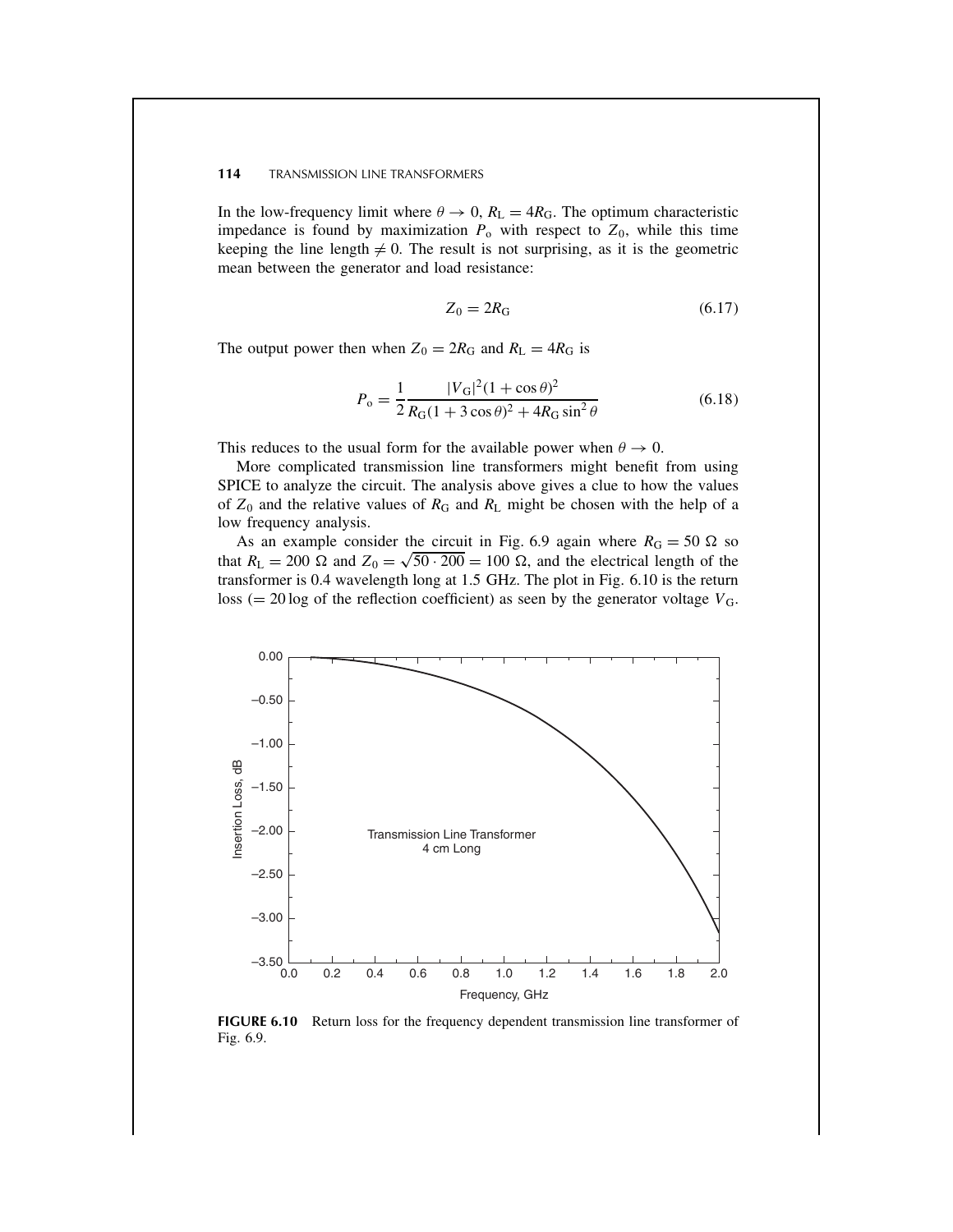BALUNS **115**

The SPICE net list used to analyze this circuit makes use of the conversion of voltages to S parameters:

Analysis of a circuit for S11 and S21 \* \* R01 and R02 are input and output resistance levels. \* RL is the load resistance. The load may be supplemented \* with additional elements. \*.PARAM R01=50, R02=50. RLOAD=50. IN1=-1/R01 .PARAM R01=50, R02=200. RLOAD=200. IIN=-1/R01 .FUNC N(R01,R02) SQRT(R02/R01) R01 1 0 R01 VIN 10 11 AC 1 GI1 1 0 VALUE=-V(10,11)/R01  $*G11$  1 0 10 11 "-1/R01" E11 10 0 1 0 2 R11 11 0 1 Xcircuit 1 2 TLTCKT RL 2 0 RLOAD E21 21 0 VALUE=V(2)\*2/N(R01,R02)  $n = \text{SGRT}(\text{R02}/\text{R01})$ \*E21 21 0 2 0  $"2/n"$ R21 21 0 1 \* .SUBCKT TLTCKT 1 4 \* Input side  $*$  4 cm =  $.1333$  wavelength at 1 GHz TLT4 1 0 4 1 Z0=200 F=1GHz NL=.1333 \* Output side .ENDS TLTCKT \* Code for S11 and S21 \*.AC DEC "num" "f1" "f2" .AC LIN 301 .1MEG 2GHZ .PROBE V(11) V(21) .END

# **6.5 BALUNS**

A balun (balanced–unbalanced) is a circuit that transforms a balanced transmission line to an unbalanced transmission. An example of a balanced line is the two-wire transmission line. An unbalanced line is one where one of the lines is grounded, such as in coaxial line or microstrip. One situation where this is important is in feeding a dipole antenna with a coaxial line where the antenna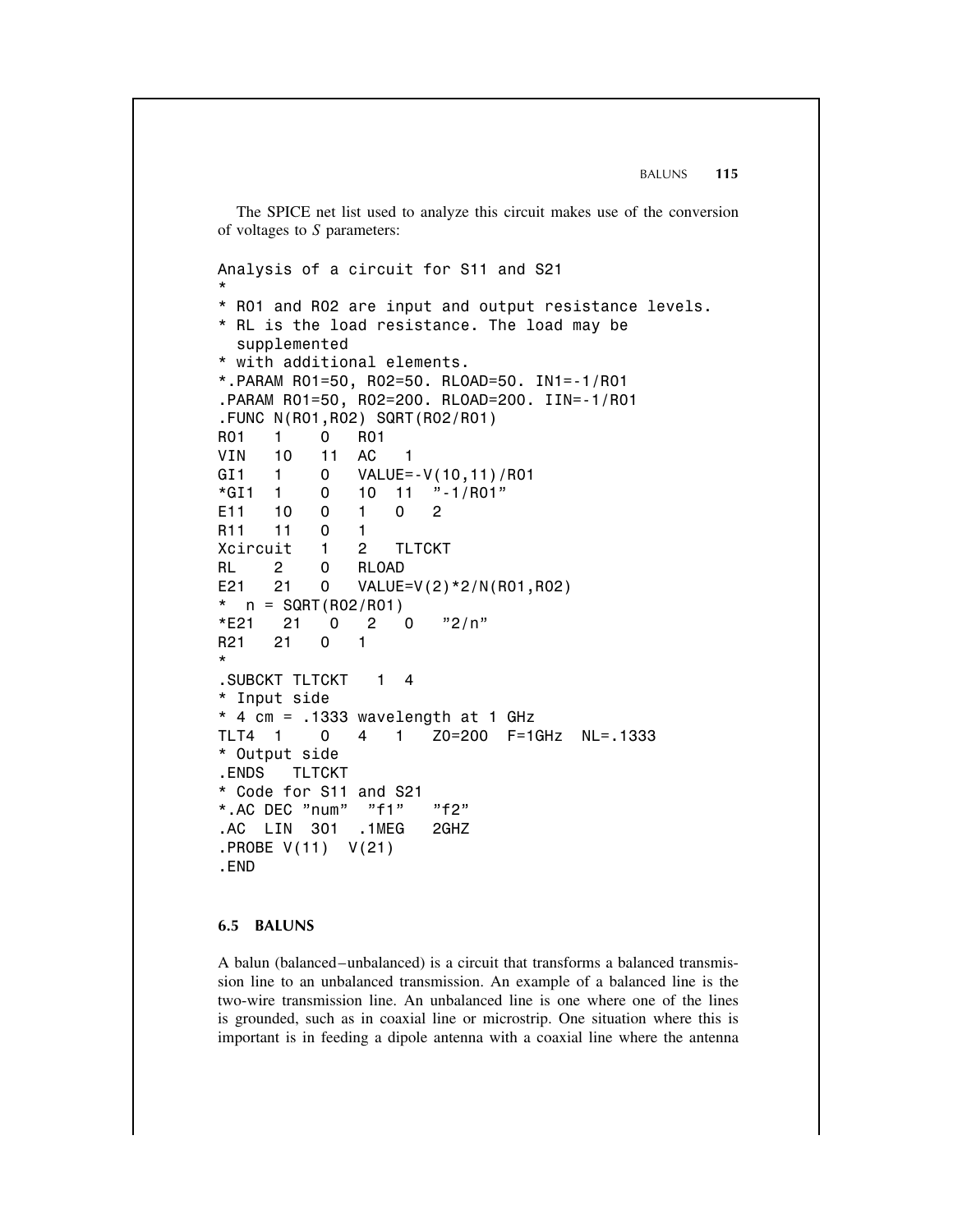is balanced and the coaxial line is unbalanced. One simple structure is shown in Fig. 6.11 where the difference between the inputs of the antenna is forced to be 180° by addition of a half wavelength line between them. At RF frequencies, a more practical way to perform this same function is to use a transmission line transformer as shown in the example of the  $1:1$  balun in Fig. 6.12a. There is no specified ground on the right-hand side of this circuit, but since the voltage difference on the input side is  $V$ , the voltage across the load must also be  $V$ .







(b)

**FIGURE 6.12** (a) Transmission line transformer implementation of a  $(1:1)$  balun, and (b) grounding one side gives  $a + V$  and  $-V$  to the two sides of the dipole antenna.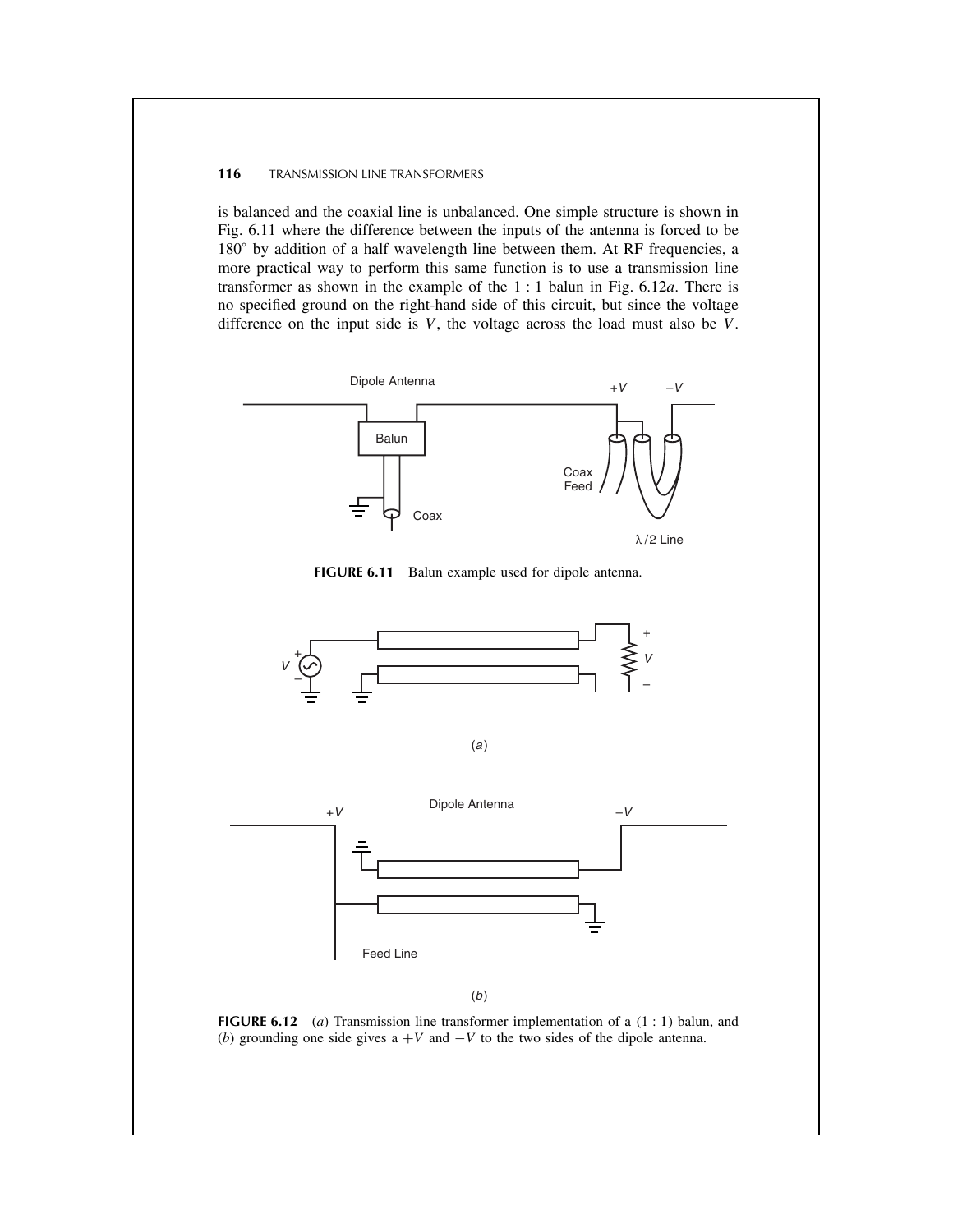

**FIGURE 6.13** A balun with a  $R_G$ :  $R_L = 1$ : 4 impedance ratio.

For the dipole application, where  $a + V$  is needed on one side and  $-V$  on the other side, one of the output sides can be grounded as indicated in Fig. 6.12b. The  $(R_G : R_L = 1 : 4)$  balun in Fig. 6.13 shows that impedance matching and changing to a balanced line can be accomplished with a balun. Analysis of this circuit may be aided by assuming some voltage,  $V_x$ , at the low side of  $R_L$ . When the voltage at the upper side of  $R_L$  is found, it also contains  $V_x$ . The difference between the lower and upper sides of  $R_L$  removes the  $V_x$ .

# **6.6 DIVIDERS AND COMBINERS**

Transmission lines can be used to design power dividers and power combiners. These are particularly important in design of high-power solid state RF amplifiers where the input can be split between several amplifiers or where the outputs of several amplifiers may be effectively combined into one load. A very simple two-way power divider is shown in Fig. 6.14. In this circuit  $R_L = 2R_G$ , and the



**FIGURE 6.14** A two-way power divider.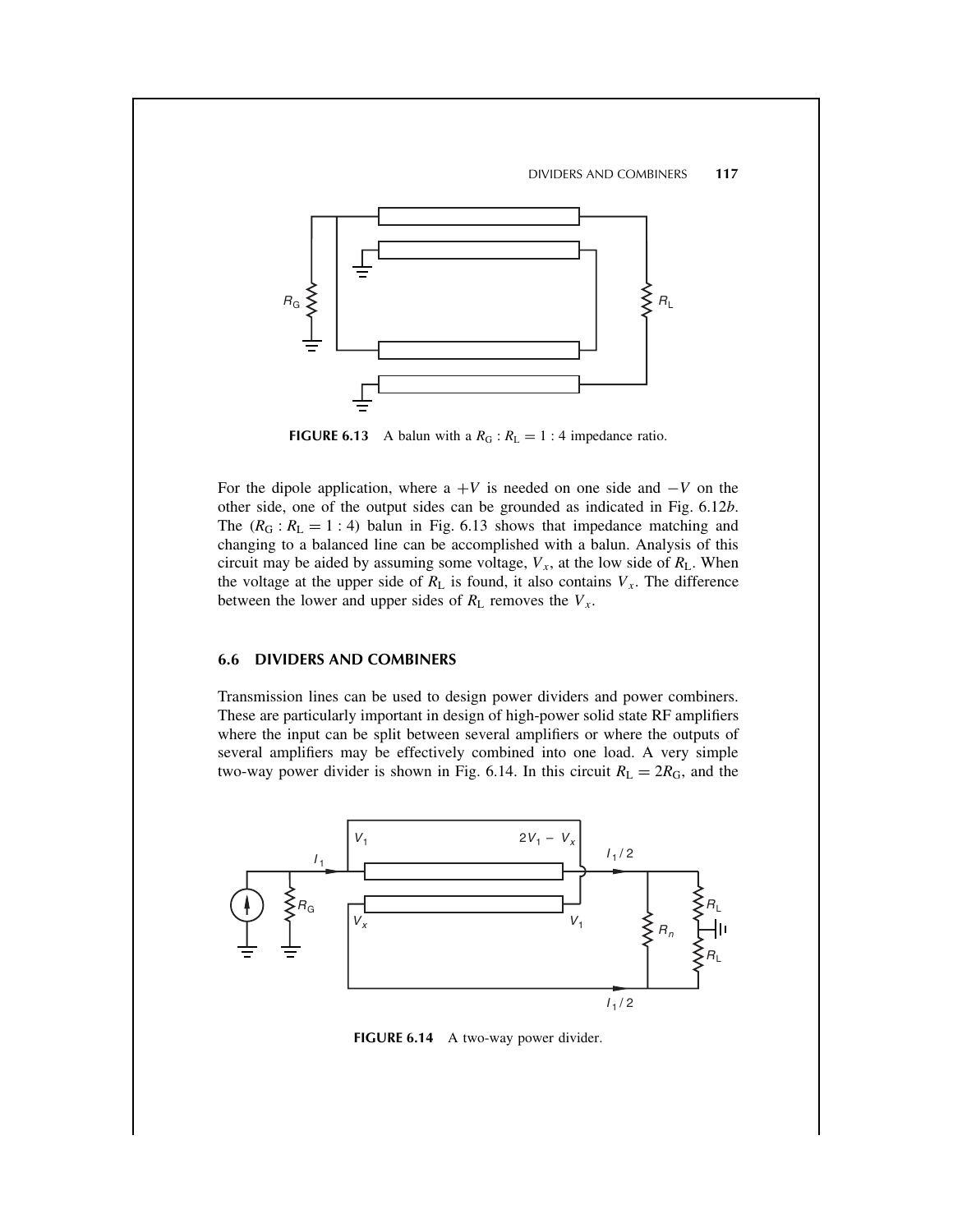transmission line characteristic impedance is designed to be  $Z_0 = \sqrt{2}R_G$ . The current in  $R_n$  ordinarily would be 0 because of equal voltages on either side of that resistance. Under unbalanced load conditions,  $R_n$  can absorb some of the unbalanced power and thus protect whatever the load is. When the two loads are both  $2R_G$ . The input voltage is  $V_1$  on the top conductor, and the voltage on the lower conductor is  $V_x$  on the left side. On the right-hand side the lower conductor is  $V_1$ , and so the top conductor must be  $2V_1 - V_x$  to ensure that both sides of the transmission line have the same voltage across the terminals, that is,  $V_1 - V_x$ . Since the current flowing through the upper load resistor and the lower load resistor must be the same, the voltage on either side of  $R_n$  is the same. Consequently  $2V_1 - V_x = V_x$  or  $V_x = V_1$ , so the voltage to current ratio at the load is

$$
R_{\rm L} = \frac{V_1}{I_1/2} = 2R_{\rm G} \tag{6.19}
$$

A two-way 180° power combiner shown in Fig. 6.15 makes use of a hybrid coupler and a balun. The resistor  $R_n$  is used to dissipate power when the two inputs are not exactly equal amplitude or exactly 180° out of phase so that matched loading for the two sources is maintained. For example, consider when  $I_1 = I_2$ , as shown in Fig. 6.15, so that  $I_1$  is entering the hybrid and  $I_2$  is leaving the hybrid. The current flowing through the load,  $R_L$ , is  $I_0$ . The current flowing into the hybrid transmission line from the top is  $I_1 - I_0$ , while the current



**FIGURE 6.15** A two-way 180° power combiner.